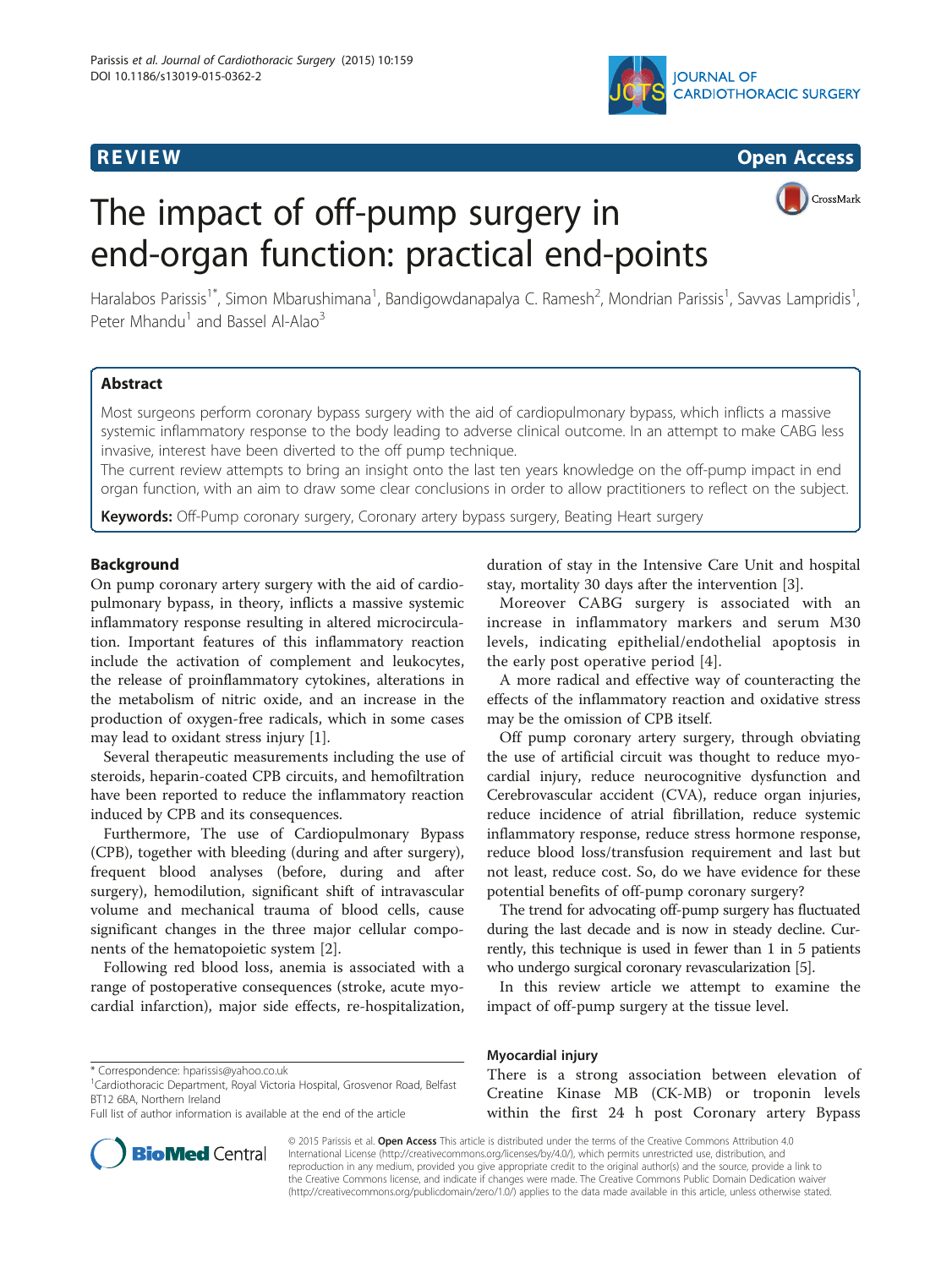surgery and increased intermediate- and long-term risk of mortality [\[6](#page-8-0)].

It has to be said that a lower creatine kinase-MB threshold, i.e.,  $\geq 80$  µg/L, had been chosen to define postoperative myocardial infarction by some institutions and this has an impact when various studies reporting outcomes.

A meta-analysis [\[7](#page-8-0)] to assess the accuracy of increased troponin concentrations for the prediction of mid-term  $(>$  or = 12 months) mortality after coronary artery bypass graft showed that there is an association between peri-operative troponin release and shortterm all-cause mortality after adult cardiac surgery.

Contrary to some believe that off-pump surgery is protecting the myocardium from damage, Karu et al. [\[8](#page-8-0)] looked into Coronary sinus and arterial blood samples for measurement of troponin I, creatine kinase MB, lactate, glutathione, and interleukin-6 were taken from 23 patients during off pump surgery. Significant increases in interleukin-6 were found in coronary sinus samples after 5 and 20 min of reperfusion. The authors concluded that surgical trauma during off-pump coronary surgery is sufficient to activate an inflammatory response in the myocardium.

More specifically [\[9](#page-8-0)], in Off-pump surgery the post operative levels of cardiac troponin and creatine kinase –MB, influence survival rates at 3 years; by enlarge high perioperative levels of cardiac enzymes is associated with adverse outcomes.

During Off-pump beating heart surgery, by maintaining pulsatile flow and coronary perfusion, there is in theory, a constant source of myocardial blood flow and therefore better protection than on-pump coronary artery bypass grafting.

In a randomized-prospective design by Rastan et al., [[10\]](#page-8-0) 40 elective patients with normal EF and three vessels coronary artery disease were assigned to off pump or on pump surgery. Before coronary occlusion and 1, 30, 60, and 90 min after reperfusion with the LIMA graft, coronary sinus (CS) blood was sampled to determine intraoperative myocardial ischemia (pH, lactate, pO2) and oxidative stress (malondialdehyde, MDA). Additionally to CS blood arterial blood was analyzed 4, 12, and 24 h postoperatively to determine myocardial necrosis (CK-MB, cardiac troponin I), myocardial dysfunction (NT-proBNP) and inflammation (C-reactive protein). All the enzymes studied were higher post operatively on the on pump group. Therefore off pump revealed less myocardial injury than on pump.

In an interesting study by Chowdhury et al. [[11\]](#page-8-0) fifty patients were randomly assigned to on-pump or offpump coronary artery bypass grafting. All cardiac biomarkers were measured in serial venous blood samples

drawn before heparinization in both groups and after aortic unclamping at 1, 2, 4, 8, 24, 48, and 72 h in the on-pump group. In the off-pump group samples were taken after the last distal anastomosis and at same time intervals as in the on-pump group. The authors concluded that the total amount of heart-type fatty acidbinding protein, cardiac troponin I, and high-sensitivity C-reactive protein released was significantly higher in the on-pump group; and therefore Off-pump coronary artery bypass grafting provides better myocardial protection than on-pump coronary artery bypass grafting.

The concept of remote ischemic post-conditioning (RIPC) is that transient ischemia in one tissue protects distant tissues from sustained ischemia. In previous studies, RIPC was induced by inflating a blood pressure cuff, on an upper or lower limb, for certain amount of time.

An interesting RCT by Hong et al. [[12](#page-8-0)] have shown that RIPC by lower limb ischemia was found to reduce myocardial enzyme elevation by almost half. The authors concluded that RIPC by lower limb ischemia decreased postoperative myocardial enzyme elevation by almost half postoperatively in patients undergoing off pump surgery.

Brain natriuretic peptide (BNP) has been recognized as a useful marker for acute and chronic left ventricular dysfunction. A study by Wang et al. [\[13](#page-8-0)] was designed to evaluate the clinical relevance of BNP before and after off-pump coronary artery bypass surgery. The authors concluded that baseline BNP level correlated with preoperative ventricular function and longer durations of ventilation and hospital stay after off pump surgery. BNP increased early after operation. However, postoperative BNP did not correlate with myocardial injury or clinical results after off pump surgery.

A very interesting study from Bristol, UK [[14](#page-8-0)] attempt to explain the hypothesis that off pump surgery reduces the myocardial injury associated with CPB. They looked at gene expressions linked with inflammatory responses. The authors concluded that off-pump surgery is associated with fewer alterations in gene expression connected with inflammation, apoptosis, and remodeling seen after on-pump surgery with CPB and ischemiccardioplegic arrest.

A prospective randomized trial by Serrano et al. [[15](#page-9-0)] compare the inflammatory response and myocardial injury from patients submitted to Off pump CABG with those that undergo On pump CABG.

Postoperative CK-MB and cTnI levels were 13.9 +/− 6.5 IU and 19.0 +/− 9.0 ng/mL for Off pump CABG versus 29.5 +/− 11.0 IU and 31.5 +/− 10.1 ng/mL for On pump CABG  $(P < .01)$ .

At 24 h, for Off pump CABG and On pump CABG: IL-6 was 37 +/− 38 and 42 +/− 41 g/mL; IL-8, 33 +/− 31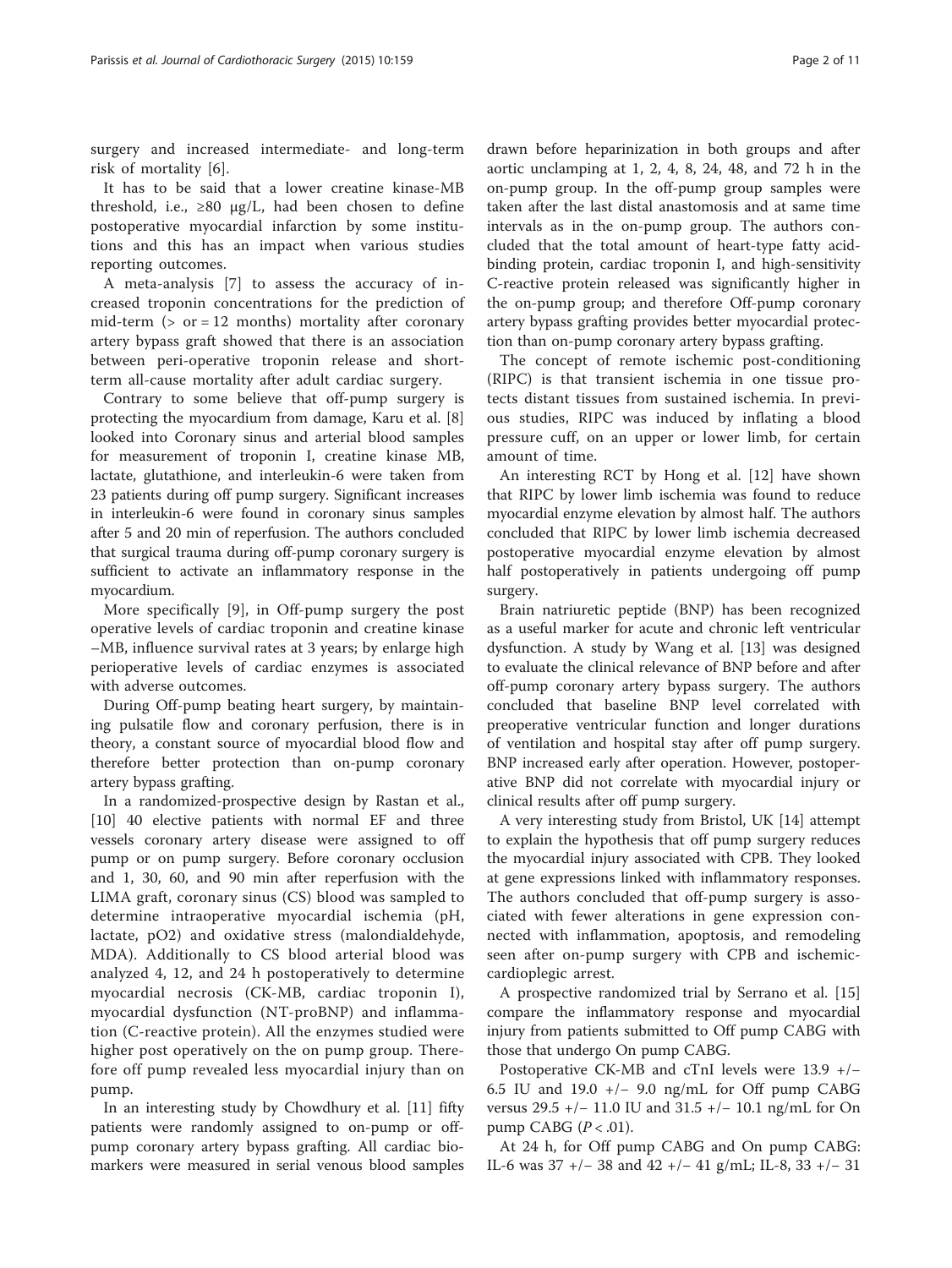and 60 +/- 15 pg/mL; soluble P-selectin, 99 +/- 26 and 172 +/− 30 pg/mL; soluble ICAM-1, 227 +/− 47 and 236 +/− 87 ng/mL; and CRP, 10 +/− 11 and 14 +/− 13 mg/L  $(P < .01)$ . From this important study it appears clearly that the absence of CPB during CABG preserves better the myocardium and attenuates inflammation.

Lastly, in a meta-analysis of observational studies reported by Attaran et al. [\[16\]](#page-9-0) off pump versus on-pump revascularization was compared between female patients. Interestingly Peri-operative myocardial infarction rate was significantly lower with Off pump, however, this did not not translate into a reduction in 30-day mortality and Off pump did not significantly improve other cardiovascular, renal or neurological outcomes.

In summary, lot of studies suggested a biochemical attenuation of inflammatory response when CPB was avoided, however all studies failed to translate this finding into a significant clinical improvement.

#### Lung injury

What is the role of off pump coronary surgery in reducing the incidence of pulmonary complications, following cardiac surgery?

In theory, cardiopulmonary bypass is believed to reduce postoperative lung function by promoting atelectasis, an increase in parenchymal lung water, and by inflammatory molecules and micro emboli damage to the lung architecture.

This injury leads mostly to a postoperative interstitial pulmonary oedema and abnormal gas exchange.

And although an attenuated inflammatory response has been shown following off-pump coronary artery bypass, the degree of postoperative lung dysfunction is similar with that of conventional Coronary Artery Bypass Grafting CABG [[17\]](#page-9-0).

Indeed, some clinical studies [[18](#page-9-0)] showed that, both On-pump and Off-pump CABG patients experienced similar degrees of decreased PaO2 and increased P(A-a)O2, but a higher percentage of pulmonary shunt fraction after On-pump operations.

In a large cohort study by Reddy et al. [\[19\]](#page-9-0), the use of cardiopulmonary bypass was an independent risk factor for prolonged intubation. However, when investigators looked at the levels of inflammatory mediators in bronco-alveolar lavage fluid, Tumor necrosis factor (TNF-alpha) and Interleukin (IL-8) were increased in both on and off-pump groups, similarly [[20\]](#page-9-0).

There are no randomized control trials to have assigned COPD patients to off versus on pump. Nevertheless, a prospective trial of 200 patients randomized to off pump versus on pump, examined preoperative and postoperative respiratory compliance, fluid balance, hemodynamic, arterial blood gases, chest radiographs, spirometry, pulmonary complications, and time to extubation [\[21](#page-9-0)]. Interestingly, intra-operative fluid intake was higher in the off pump group (4541 +/− 1311 mL vs. 3585 +/− 1033 mL,  $p < 0.0001$ ) and possibly that resulted in higher postoperative pulmonary arterial diastolic pressure (15.0 +/− 5.5 mm Hg vs. 11.8 +/− 5.2 mm Hg,  $p < 0.0001$ ) and central venous pressure. The reason for that was fluid resuscitation in order to maintain haemodynamic stability during grafting the lateral and inferior wall of the heart. As per authors, immediate postoperative PaO2 on fraction of inspired oxygen of 1.0 was higher after off pump and extubation was earlier. However this last statement could be biased due to various confounding factors.

Engels et al. [\[22](#page-9-0)] used serial measurements of plasma concentrations of Clara cell 16 kD (CC16) protein, Surfactant protein D (SP-D), Elastase and Myeloperoxidase on blood samples from 40 patients who underwent coronary artery bypass grafting with cardiopulmonary bypass (CABG,  $n = 20$ ) or without cardiopulmonary bypass (Off pump,  $n = 20$ ).

The increase of SP-D and CC16 between pre-operative concentrations and concentrations at the end of cardiopulmonary bypass, correlated with the Aa-O2 gradient at 1 h on the ICU.

Furthermore, SP-D and CC16 were higher in CABG than in off pump at the end of surgery Syed et al. [[23\]](#page-9-0) randomized 75 consecutive patients into off and on pump groups. Alveolar-arterial oxygen difference (A-aO(2) difference) was calculated pre-operatively, then 2 and 4 h post-operatively.  $PaO(2)/FiO(2)$  ratio and respiratory index (RI) were calculated 2 and 4 h post-operatively.

Alveolar-arterial O(2) gradient sharply increased in the immediate post-operative period, from 27 mmHg pre-operatively, to 227 mmHg 2 h post-operatively, then declined to 152 mmHg 4 h post-operatively. PaO(2)/FiO(2) ratio and RI also showed severe worsening 2 h post-operatively, with marked improvement at 4 h. The pattern of physiological deterioration of gas exchange was similar in both the groups.

In a retrospective study looking into the impact of off pump on patients with COPD, Kerendi and colleagues [[24\]](#page-9-0) concluded that after propensity score adjustment, off pump was associated with a significantly reduced incidence of prolonged ventilation, pneumonia, and intensive care unit stay. Looking carefully into the paper, the greatest impact of off pump in reducing prolonged ventilation, pneumonia, adult respiratory distress syndrome (ARDS), and mortality, was among those patients without preoperative lung disease. Unfortunately, in patients with COPD, comparison between the 2 techniques showed non-significant differences.

Another small prospective randomize trial [[25\]](#page-9-0) looked into spirometric evaluation, blood gas measurements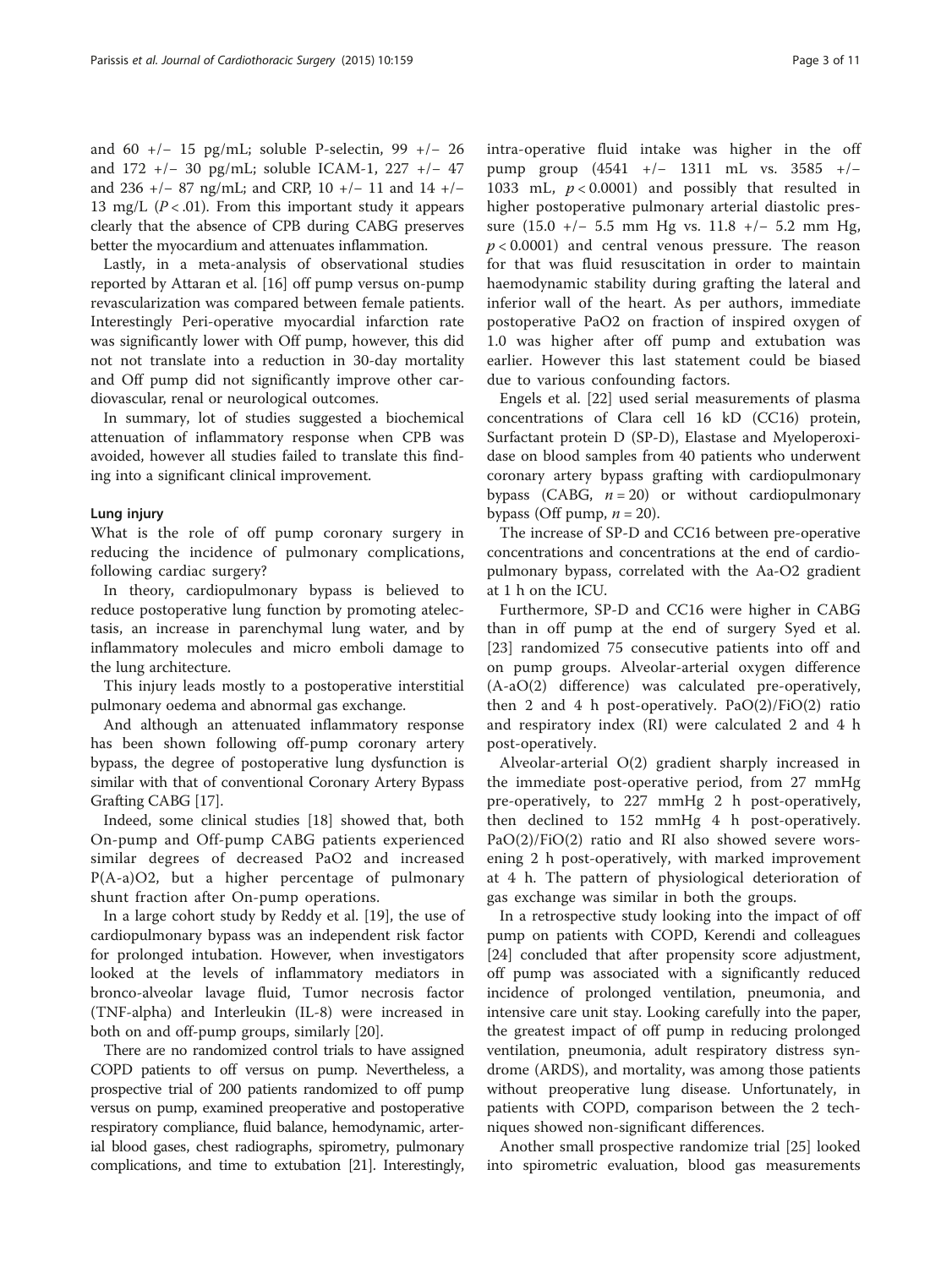and alveolo-arterial oxygen gradient, at the fourth and 10th postoperative days, in on pump versus off pump patients. The sample of 42 individuals recruited had no COPD. Both groups showed reduction in all values measured however according to the authors the offpump patients showed significantly less reduction in values than the on-pump group.

In summary, at the present time, all the studies in the subject are small randomized trials that have shown a "biochemical trend" towards attenuation of lung injury when CPB is avoided, however this has failed to mark a clinical impact.

Up till today, there is no robust evidence to support that off pump should be performed preferentially among patients with preoperative lung disease. An RCT is needed to answer this dilemma.

#### Renal injury

The ischemic heart disease population is ageing and suffers with co morbidities, including renal impairment. As a result of epidemiological studies [\[26](#page-9-0)] only 24.7 % of the patients undergoing CABG have normal glomerular filtration rate (GFR), 51 % have mild renal impairment, 20.1 % have moderate and 2.0 % have severe renal impairment; finally 2.2 % are on dialysis preoperatively. Hospital mortality according to this study was worse correlating with the levels of renal severity: mild renal impairment (odds ratio [OR] 1.42); moderate renal impairment (OR 3.55); severe renal impairment (OR 8.84); and dialysis-dependent (OR 9.64). Likewise long term survival was worse across the levels of renal dysfunction. I think that this underscores the fact that renal dysfunction is an adverse predictor overall and its impact on outcome is more profound that the type of procedure advocated (On pump versus Off Pump).

A meta-analysis of randomized and observational studies recruiting more than 27,000 patients [[27\]](#page-9-0) sought to examine the controversy as to whether an off-pump technique can reduce post CABG renal injury. Unfortunately, the majority of the studies were biased, by recruiting low risk patients. Nevertheless there were some important messages from this study:

1) There was a significant reduction in overall acute renal injury (odds ratio [OR], 0.57) and acute renal injury requiring renal replacement (OR, 0.55) in the off-pump group compared with the on pump group.

2) In Randomized Control Trials (RCTs), overall acute renal injury was significantly reduced in the off-pump group (OR, 0.27); however, no statistically significant difference was noted in acute renal injury requiring renal replacement (OR, 0.31).

3) In the observational cohort, both overall acute renal injury (OR, 0.61) and acute renal injury requiring renal replacement (OR, 0.54) were significantly less in the offpump group.

Along the same lines a smaller meta-analysis [\[28](#page-9-0)] looking into 4819 patients with normal renal function preoperatively, showed that the incidence of acute renal injury in the on-pump CABG group was 4.0 %, and the incidence of new dialysis requirement 2.4 %. Off-pump CABG was associated with 40 % lower odds of postoperative acute renal injury (OR 0.60; 95 % CI 0.43, 0.84;  $P = 0.003$ ) and non-significant 33 % lower odds for dialysis requirement (OR 0.67; 95 % CI 0.40, 1.12;  $P = 0.12$ ).

When pre-existing non-dialysis dependent renal dysfunction is diagnosed, off-pump surgery provides better renal protection than the conventional onpump technique, was reported in a small prospective randomized trial by Ooi et al. [[29\]](#page-9-0). However, both groups returned to the preoperative values by 4 weeks.

In a cohort study looking into creatinine clearance values preoperatively and day 1, 2 and 4 postoperatively Abu-Omar et al. [[30\]](#page-9-0) have reported significantly lower creatinine clearance postoperatively in patients with diabetes ( $P < 0.001$ ) and advanced age ( $P < 0.001$ ). The on-pump group of 1145 patients had significantly lower postoperative creatinine clearance in comparison to the off-pump group  $(P = 0.01)$  of 435 patients. The effect remained consistent after adjusting for risk factors such as age, diabetes, gender, LV function and preoperative creatinine clearance.

Nigwekar et al. [\[31](#page-9-0)] conducted a meta analysis on the relationship of off pump surgery and acute kidney injury (AKI). When the authors analyzed the data from RCTs, they found that overall AKI was significantly reduced in the Off pump group; however, no statistically significant difference was noted in AKI requiring Renal replacement therapy (RRT). In the observational cohort, both overall AKI and AKI requiring RRT were significantly less in the OPCAB group. RCTs were noted to be underpowered and biased toward recruiting low-risk patients. In this important study the conclusion suggests a reduction in AKI using the Off pump technique;

Another recent [[32](#page-9-0)], rather large meta analysis enrolled only RCTs. This paper summarizes very well the current knowledge on the subject: 33 RCTs with 17,322 patients were enrolled in our study. Patients in the off-pump CABG group had overall lower incidence of AKI (19.1 %) compared to the on-pump CABG group (22.2 %). There was a protective effect of off-pump CABG on the incidence of AKI compared to the on-pump CABG group. However, there was no significant difference in the need for dialysis in the off-pump group compared to the on-pump group and furthermore no benefits on survival among patients undergoing off-pump CABG.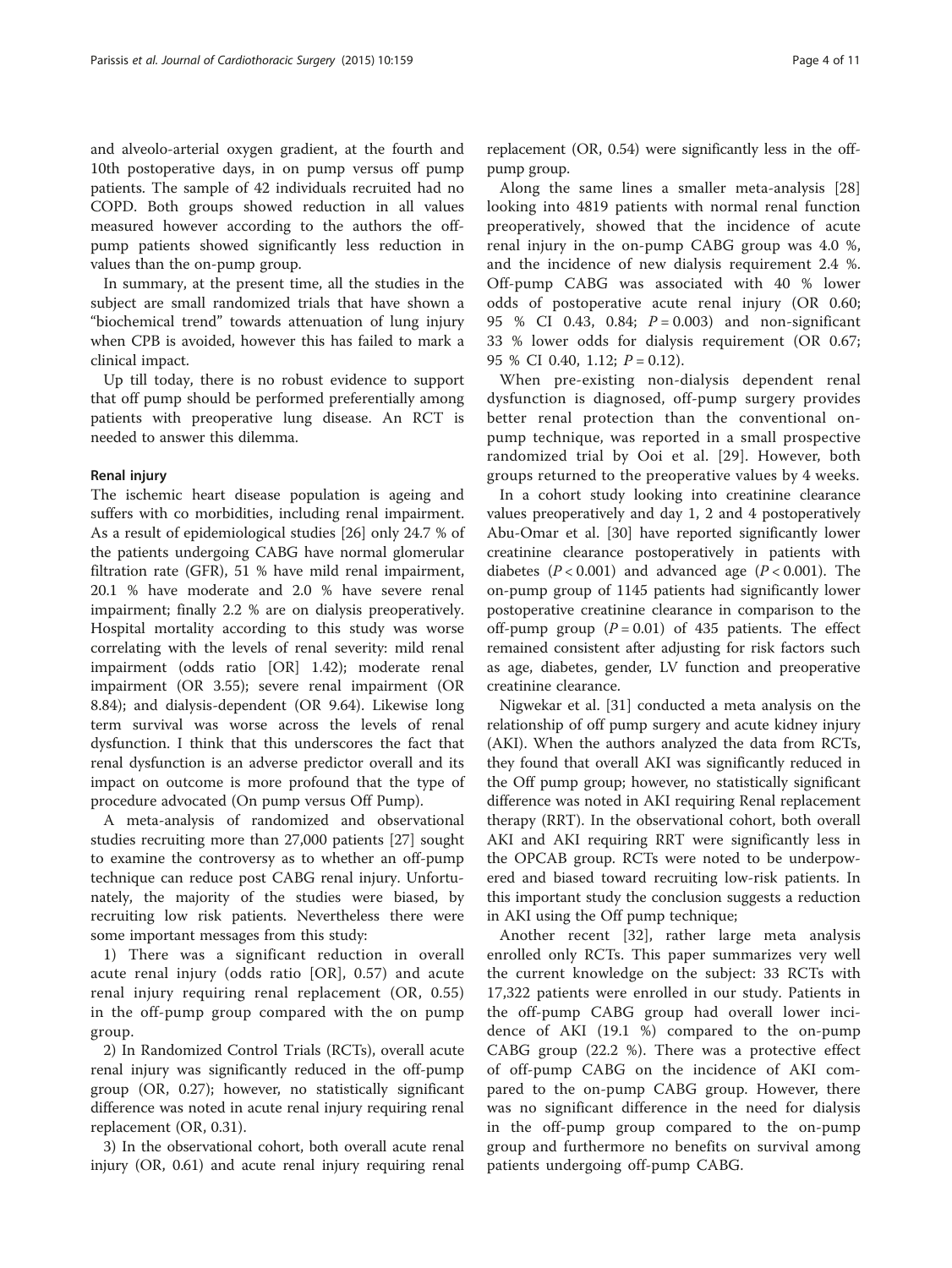#### Gastrointestinal injury

Gastro intestinal (GI) complications by means of GI bleed, ileus, pancreatitis, ischemic bowel and cholecystitis, is relative uncommon in patients following CABG. Therefore, in order to identify differences between on versus off pump surgery in those patients a large-scale prospectively conducted study is required. This study is lacking from the literature up till now.

A small-scale retrospective study showed no significant difference in the total number of GI complications between the off-pump and on-pump groups [[33\]](#page-9-0). Likewise, a retrospective report by Musleh et al. [[34\]](#page-9-0) showed that the incidence of GI complications was 1.2 %  $(n = 14)$  in the on-pump group and 1.6 %  $(n = 18)$  in the off-pump group  $(P = 0.347)$ . The incidence of in-hospital mortality, in the patients who had a GI complication, was 28.6 % ( $n = 4$ ) and 22.2 %  $(n = 4)$ , respectively  $(P = 0.681)$ .

Finally, a small-scale prospective study [[35](#page-9-0)] examined gastric mucosal oxygenation together with whole-body oxygen flux in low-risk patients undergoing coronary artery bypass grafting with and without CPB. The authors concluded that despite superior global oxygen flux associated with beating-heart revascularization, gastric mucosal hypoxia occurred to similar extents in both groups with worsening trends for the OPCAB patients postoperatively.

#### Neurocognitive outcome

With ageing population more frequently been referred for CABG, changes in neurocognitive function are more common in the postoperative setting and thus provide greater power for demonstrating improvement with changes in surgical technique.

Is the number of high intensity transient signals (HITS) measured by transcranial Doppler (TCD) reduced with off pump? Does that translate into clinically meaningful outcome favoring off pump? Furthermore, does it appear to be a superior early neurocognitive outcome with off pump in high-risk patients? Unfortunately, the up to now studies have failed to suggest so; A meta-analysis looking into neurocognitive outcomes after on versus off pump CABG, incorporating 892 patients show no benefit between techniques [[36](#page-9-0)]. Kozora et al. [\[37](#page-9-0)] reported on 1156 patients (581 on-pump, 575 off-pump) completed match-paired neuropsychological assessments at baseline and 1-year follow-up. Only 20 % of either group had mild impairment at baseline on three of the test scores, and less than 10 % had severe impairment on individual tests at either time. Few subjects in either group transitioned to clinically impaired levels at follow-up on individual tests.

A small-randomized control trial by Van Dijk et al. [[38\]](#page-9-0) showed that Cognitive decline occurred in 21 % in the off-pump group and 29 % in the on-pump group, postoperatively. At 12 months, cognitive decline occurred in 30.8 % in the off-pump group and 33.6 % in the on-pump group, so the small differences between the 2 groups had become negligible. The same group reported on the 5 year cognitive function [[39\]](#page-9-0); 33.3 % in the off-pump group and 35.0 % in the on-pump group had cognitive decline, therefore avoiding CPB had no effect on 5-year cognitive outcomes. An interesting study [\[40](#page-9-0)] looked at embolic signals detected with bilateral trans-cranial Doppler ultrasonography of the middle cerebral artery. Neurocognitive tests were administered preoperatively, on discharge from hospital, at 6 weeks, and at 6 months after surgery. Median number of embolic signals was 1605 (751 to 2473) during on-pump and 9 (4 to 27) in off-pump CABG  $(p < 0.001)$ . The authors concluded that embolic load was prominent during on pump surgery and this possibly explains why the neurocognitive function was better immediately following off-pump surgery. This difference however was equalized at 6 weeks and 6 months.

Finally to add to the controversy of the impact of offpump in neurocognitive function was a report of a long term follow up [\[41\]](#page-9-0) on the subject; Patients undergoing off-pump coronary artery bypass showed better attention, performing better at tracking and mentally manipulating information, demonstrated better cognitive reasoning and also showed a trend toward better verbal learning. The authors however admit that these differences were small and of uncertain clinical importance.

A potential neuroprotective effect of pulsatile flow during off-pump surgery together with less aortic manipulation, may explain the findings of an important meta-analysis by Altarabsheh et al. [\[42](#page-9-0)]. Sixteen retrospective studies (9744 On pump and 8566 Off pump patients) were included in the systematic review. Stroke rates were higher in the On pump cohort (RR, 0.65; 95 % CI, 0.49–0.87;  $p < 0.01$ )

Misfeld et al. [\[43](#page-9-0)] interestingly carried out a systematic review of all published evidence that compares neurologic complications after anaortic off-pump coronary artery bypass grafting versus that with aortic manipulation.

Eight observational studies reported neurologic complications in 5619 anaortic off-pump coronary artery bypass grafting cases and 5779 cases with aortic manipulation. Postsurgical neurologic complications were significantly lower in anaortic off-pump coronary artery bypass grafting cases (odds ratio, 0.46; 95 % confidence interval,  $0.29-0.72$ ; I(2) = 0.8 %; P = .0008).

In summary, the impact of off pump in neurocognitive function is still under dedate however what is becoming clear is thatavoidance of aortic manipulation during offpump coronary artery bypass grafting decreases neurologic complications relative to standard technique in which the ascending aorta is manipulated. In patients at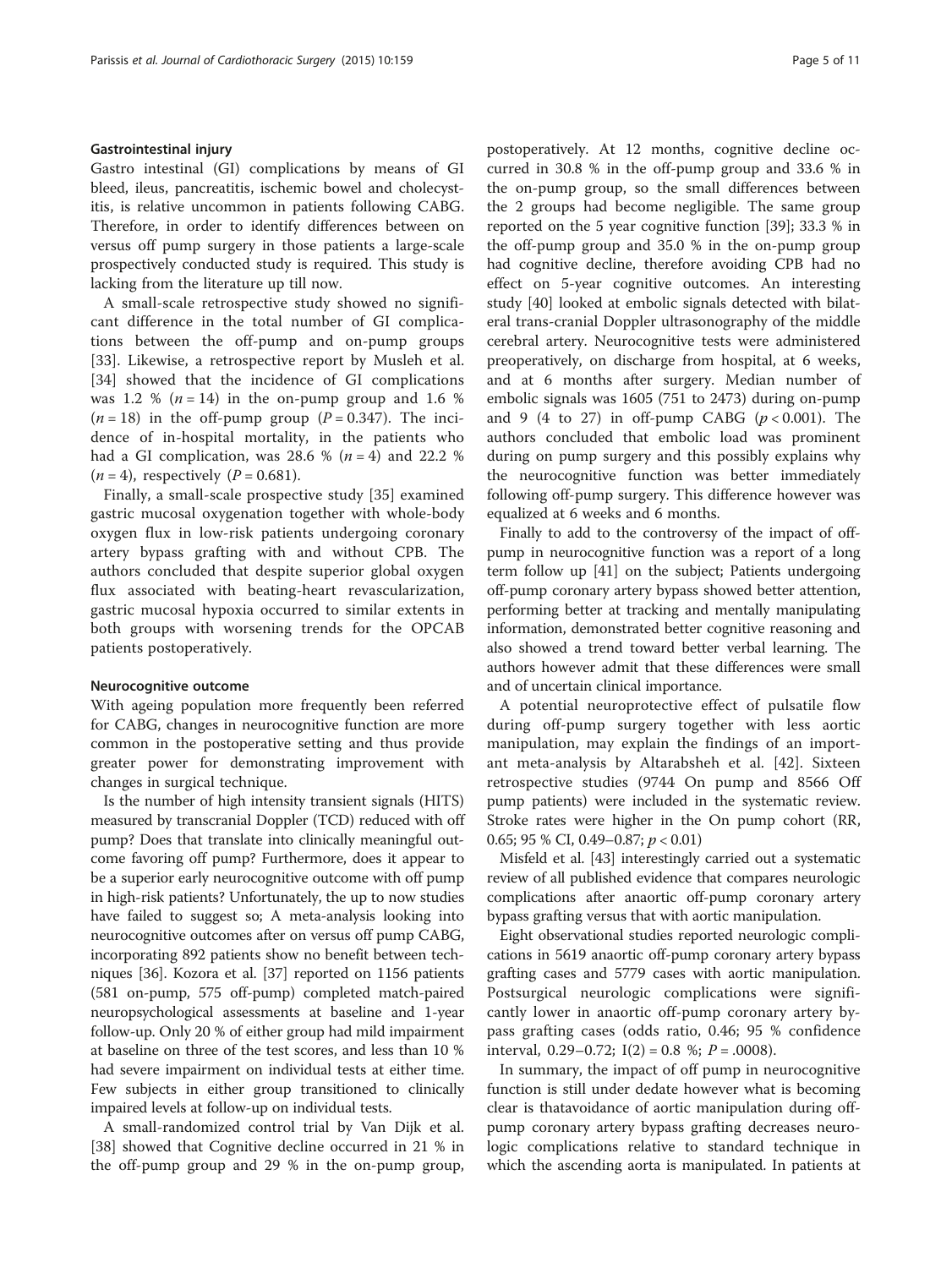high risk for stroke or transient ischemic attack, we recommend aortic non-touch technique during offpump coronary artery bypass grafting.

#### Systemic inflammation

Inflammatory mediators are observed after surgical trauma and following ischemia/re-perfusion. Such activation is also modulated by genetic factors.

Does the available literature permit definitive conclusions to be made on the advantages of off-pump surgery with respect to the systemic inflammatory response? In a small prospective randomized trial Formica et al. [[44](#page-9-0)] compared the levels of systemic inflammation on mini CPB versus off-pump; Cardiac release of interleukin-6, tumor necrosis factor-alpha, and blood lactate were not different in both groups. Release of troponin T was not significantly different in both groups. Levels of creatine kinase mass were statistically higher in the mini CPB group than in the off-pump group, but only at the end of the operation. Hemoglobin levels were significantly higher in the mini CPB group than in the off-pump group after 24 h.

An elegant study [[45](#page-9-0)] on the subject, looked at Plasma levels of C3bc, the terminal SC5b-9 complement complex, myeloperoxidase, beta-thromboglobulin and prothrombin fragment  $F1 + 2$  before the operation, intra-operatively, at termination of the operation, and two hours post-operatively. 22 patients randomized to on-pump heart surgery and 22 to off-pump surgery. The authors found that off-pump surgery completely eliminated the heart-lung machine-induced complement activation. Neutrophils and platelets were equally activated in both groups as indicated by an early increase in myeloperoxidase and an increase in beta-thromboglobulin and F1 + 2, respectively, whereas interestingly, coagulation was enhanced post-operatively in the off-pump group.

Franke et al. [[46](#page-9-0)] looked at the serum levels of proinflammatory interleukin (IL)-6, IL-8, tumor necrosis factor (TNF)-alpha as well as C-reactive protein (CRP), lipoprotein-binding protein (LBP) and procalcitonin (PCT) were measured up to the  $5<sup>th</sup>$  post-operative day in 108 patients divided into 3 groups: CPB, off pump and thoracic surgery. There was a relationship between IL-6 synthesis and the degree of surgical trauma. IL-8 was only elevated after cardiac surgery whereas pro-calcitonone liberation depended on the use of CPB. Trauma and reperfusion injury appeared to be more important contributors to acute inflammatory response compare to CPB. Vallely et al. [\[47](#page-9-0)] investigated endothelial activation (by measuring endothelial cell adhesion molecules) following on or off-pump; E-selectin, ICAM-1 and VCAM-1 expression into plasma were elevated 24 h post-operatively in both groups  $(P < 0.01)$ , with no differences between the groups. Twenty-four hours post off-pump surgery plasma increased basal and IL-1beta induced expression of endothelial VCAM-1 by 133+/−16 % and 140+/−27 %  $(P < 0.05)$ , respectively. Plasma taken 3 h post on pump CABG decreased endothelial VCAM-1 expression by 76+/−10 % (P < 0.05). Peri-operative plasma had no effect on endothelial expression of E-selectin or ICAM-1 in either group. Therefore off and on-pump appear to generate qualitatively different inflammatory responses with respect to endothelial activation.

In summary, although it seems that systemic inflammation is attenuated during off-pump surgery, the relationship between high levels of inflammatory mediators and clinical outcomes needs to be assessed in large patient populations to demonstrate to what extent off-pump surgery is more than just theoretically superior to on-pump surgery.

#### Practical end-points, following off pump surgery

Limitation associated with the off pump technique, namely hemodynamic instability, concerns about the quality of the anastomosis, the ability to achieve complete revascularization and the on pump conversion rate, has raised concerns amongst the surgical community.

#### 1) Quality of the anastomosis

Inferior results with off-pump has been attributed to surgeons lack of experience: in some trials the surgeons involved has performed less than 100 cases of which less than 15 % of coronary work had been performed offpump. A surgeon volume-outcome relationship exists for mortality after off-pump with a threshold of more than 50 operations per year [[48\]](#page-9-0).

How does the quality of the anastomosis is compared between the two techniques? Khan et al. [\[49\]](#page-9-0), showed significantly higher patency (97 versus. 89 %) after on pump versus off pump at 3 months post-operatively. However, Al-Ruzzeh et al. [[50](#page-9-0)] looked at a randomized population of 168 patients were the graft patency was evaluated by angiography at 3 months; the authors reported similar patency between the on-pump and offpump groups.

A very interesting large non-randomized trial, was reported at the STS meeting, by Puskas et al. [\[51](#page-9-0)]. The authors used the power of the STS database to provide direct comparison between on-pump and off- pump surgery. This resulted in a study group of 186,458 patients. Of that cohort, 65,864 underwent off-pump, whereas 120,594 underwent on-pump surgery. The offpump group was more likely to be elderly people, women, and have suffered a preoperative stroke or renal failure, whereas the on-pump group were more likely to be diabetic, have a low ejection fraction congestive heart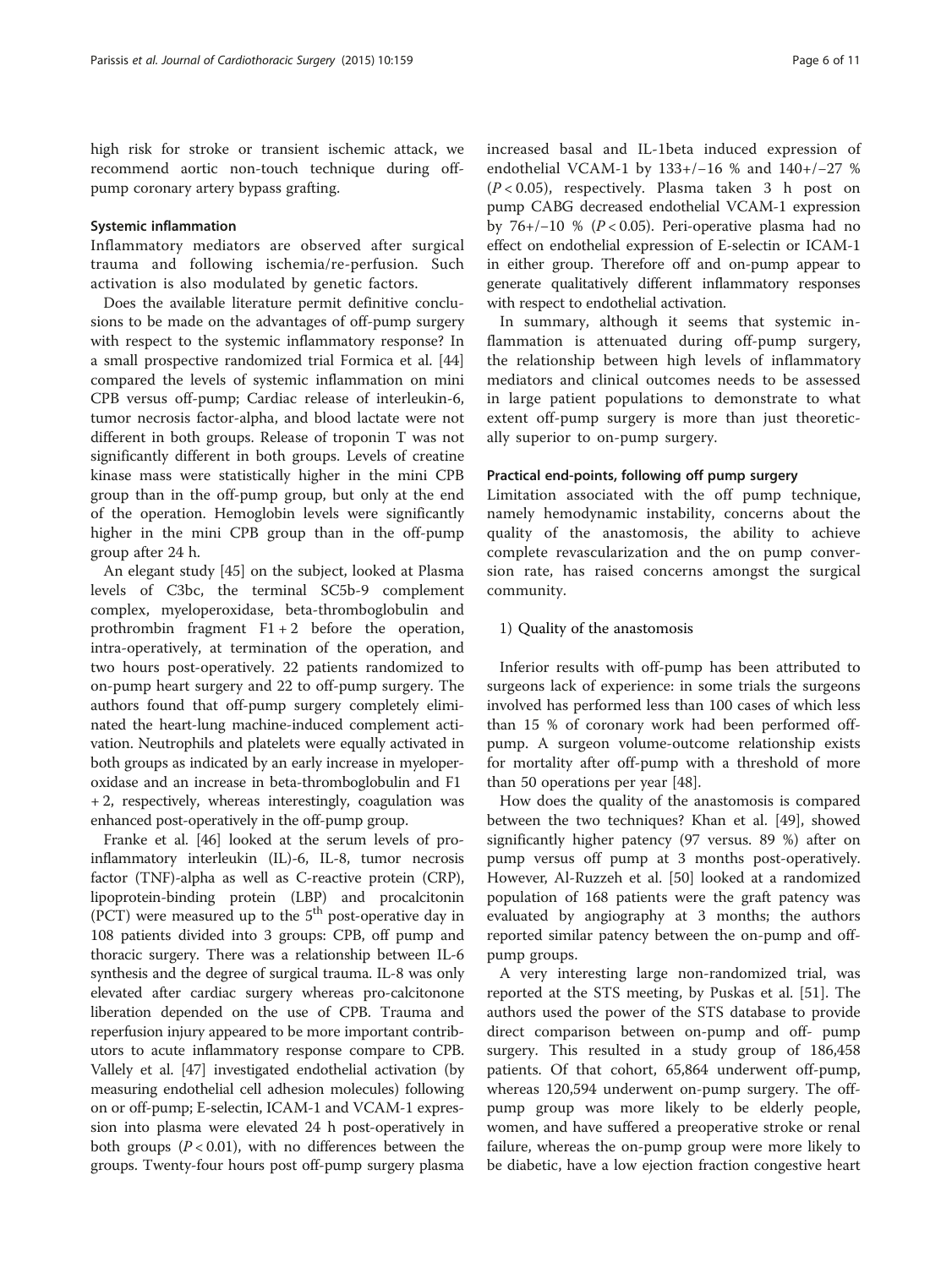failure, more single and 2 vessel disease (34 % versus 19.6 %,  $P = <0.001$ ), therefore requiring fewer grafts (3.04 versus 3.58,  $P = 0.001$ ). The authors show a significant reduction in operative mortality in the off-pump group, as well as a highly significant reduction in overall adverse cardiac events, permanent stroke, dialysis, re-operation, prolonged ventilation, sternal wound infection, renal failure, and prolonged length of stay.

# 2) Completeness of revascularization & Graft patency

Completeness of revascularization with off pump techniques has been questioned and thus higher reintervention rate has been reported in various studies.

Robertson et al. [[52\]](#page-9-0) studied whether patients undergoing off pump surgery are incompletely revascularized and whether this affects long-term survival and freedom from cardiac events.

Interestingly, on average, the patients undergoing Off pump received significantly fewer distal anastomoses than did those undergoing on pump (mean ± standard deviation,  $2.6 \pm 0.9$  versus  $3.0 \pm 1.0$ ,  $P < .0001$ ). The circumflex territory was the most likely territory to be ungrafted during off pump in patients with angiographically significant obstruction ( $P = .0006$ ). The frequency of complete revascularization was significantly different between the 2 groups (Off pump, 79.2 % versus on pump, 88.3 %;  $P = 0.002$ ). The Off pump group had a significantly greater rate of total arterial grafting (Off pump, 66.6 % vs on pump, 49.7 %;  $P = .0001$ ). No difference was seen in 8-year survival or freedom from cardiac cause hospital readmission between the 2 groups.

Moller et al. [\[53](#page-9-0)] reported on a meta-analysis of 66 randomized trials including 5202 patients. There were no statistically significant differences between the two techniques regarding mortality [relative risk (RR) 0.98; 95 % confidence interval (CI) 0.66–1.44], myocardial infarction (RR 0.95; 95 % CI 0.65–1.37), or repeat coronary revascularization (RR 1.34; 95 % CI 0.83–2.18).

Puskas et al. [[54](#page-9-0)] randomized to off and on pump, 200 unselected patients (reoperations, patients in cardiogenic shock or patients who had preoperative IABP insertion were excluded). Complete revascularization was achieved in both groups.

Coronary angiography prior to hospital discharge on 93.4 % of enrolled patients was carried out and showed similar patency (99.0 % off-pump v. 97.7 % on-pump). Angiography at 1-year [\[55](#page-10-0)] in153 patients showed similar patency (93.6 % OPCAB v. 95.8 % ONCAB).

Likewise, Muneretto et al. [[56\]](#page-10-0) demonstrated that the 1-year angiographic patency was comparable between the 2 techniques.

Finally, follow-up angiograms in 1371 patients from the controversial ROOBY trial [\[57](#page-10-0)] who underwent 4093

The primary ROOBY trial endpoints were a shortterm composite (30-day operative death or major complications) and a 1-year composite (death, nonfatal acute myocardial infarction, or repeat revascularization). Secondary ROOBY endpoints included 1-year all-cause death, 1-year graft patency, 1-year changes from baseline in neurocognitive status and health-related quality of life, and costs.

The same authors reported that [[58](#page-10-0)] for diabetic patients, the primary short-term composite outcome rate showed a worse trend for off-pump (8.0 %) than on-pump (3.9 %,  $p = 0.013$ ), with no difference in the 1-year primary composite outcome or 1-year death rate. One-year patency was 83.1 % off-pump versus 88.4 % on-pump  $(p = 0.004)$ . No differences were found in neurocognitive, health-related quality of life, discharge cost, and 1-year cumulative cost.

#### 3) Outcome results

Off-pump coronary artery bypass grafting compared with coronary revascularization with the use of cardiopulmonary bypass is safe with comparable outcome in low-risk patients.

As per Lamy et al. [[59\]](#page-10-0) there is no significant difference between off-pump and on-pump CABG with respect to the 30-day rate of death, myocardial infarction, stroke, or renal failure requiring dialysis. The use of off-pump CABG resulted in reduced rates of transfusion, reoperation for perioperative bleeding, respiratory complications, and acute kidney injury but also resulted in an increased risk of early revascularization.

Moller et al. [\[60](#page-10-0)] randomly assigned 341 patients with a EuroSCORE > or = 5 and 3-vessel coronary disease to undergo coronary artery bypass grafting without or with cardiopulmonary bypass. The objective was to compare 30-day outcomes in high-risk patients randomized to on or off pump surgery. The primary outcome was a composite of adverse cardiac and cerebrovascular events (ie, all-cause mortality, acute myocardial infarction, cardiac arrest with successful resuscitation, low cardiac output syndrome/cardiogenic shock, stroke, and coronary reintervention). No significant differences in the composite primary outcome (15 % versus 17 %;  $P = 0.48$ ) or the individual components were found at 30-day follow-up.

The criticism on this paper as per Pocar et al. [\[61](#page-10-0)] resides on the valuable comment that the Mean additive EuroSCORE was 6.9, but no patient with ejection fraction <30 % was enrolled, suggesting the prevalence of extracardiac risk factors in determining a higher risk profile.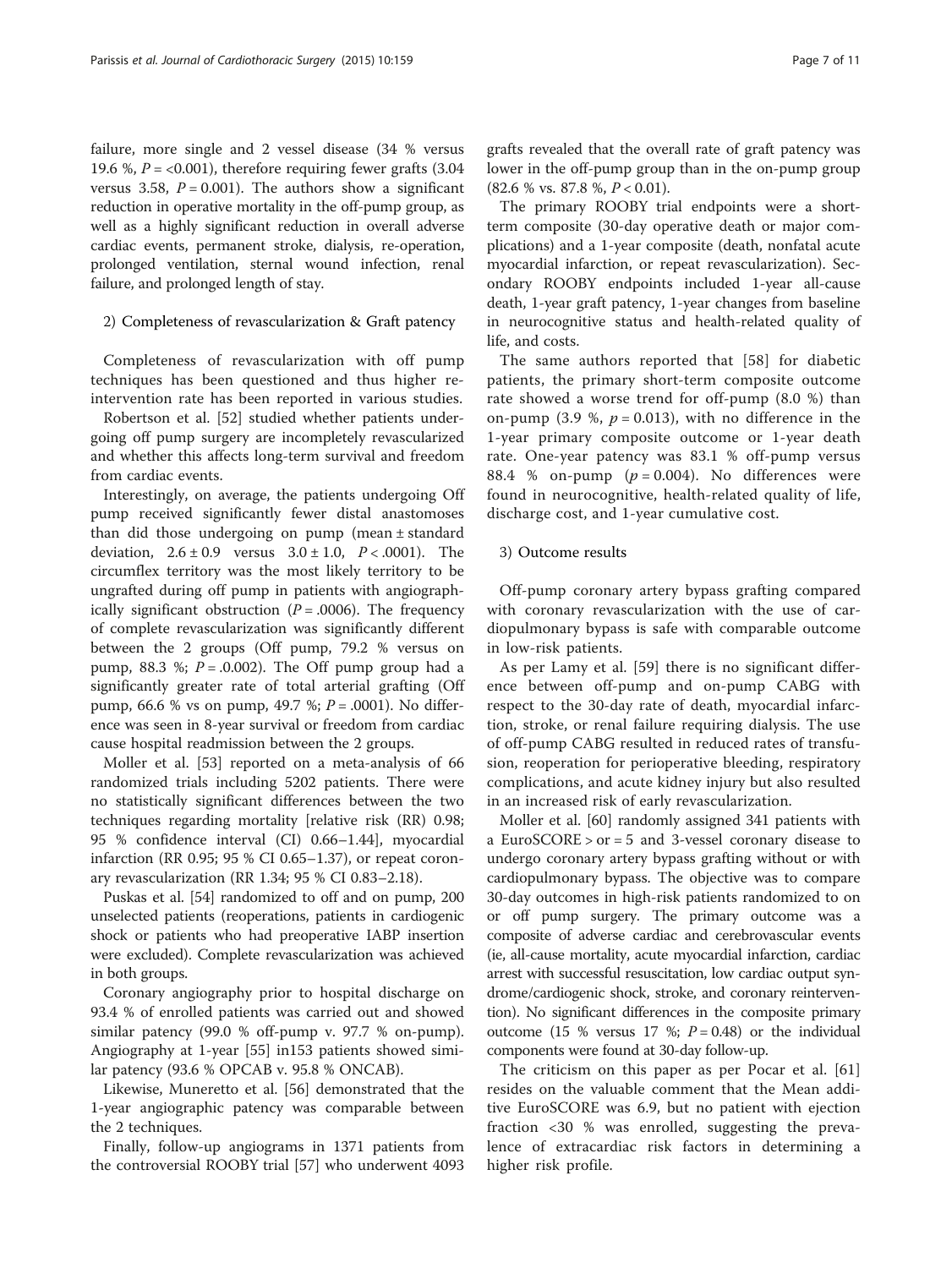The long-term results between the two techniques are comparable:

The long-term patency was studied with Coronary multi-sliced CT [[62](#page-10-0)]. The likelihood of graft occlusion was no different between off-pump coronary artery bypass (10.6 %) and coronary artery bypass grafting with cardiopulmonary bypass (11.0 %) groups (odds ratio, 1.00; 95 % confidence interval, 0.55–1.81; P >0.99).

Furthermore a late follow up of a prospective randomized comparison of two hundred unselected patients undergoing off-pump versus conventional coronary artery bypass grafting by Puskas et al. [[63](#page-10-0)], 190 grafts assessed by computed tomographic angiography, with comparable patency.

Wu et al. [[64](#page-10-0)] looked at the state of New York's Cardiac Surgery Reporting System and identify 2640 offpump versus 5940 on-pump patients. The authors did a 1:1 propensity-score match 2631 patients and follow-up for a period of 7.2 years. There was no significant difference in long-term mortality (The 7-year survival rates were around 72 %) either overall or in their subgroup analysis of patients treated by high-volume surgeons who performed CABG in >50 % of their cases.

Long term experience with 1000 off pump cases, were reported by El-Hamamsy et al. [\[65\]](#page-10-0). Overall survival at 96 months was 74+/−3.5 % and cardiac survival was excellent at 94+/−1.3 %.

An interesting study by Kim et al. [\[66](#page-10-0)] evaluated longterm survival data in 5203 patients who underwent elective isolated CABG (off-pump,  $n = 2333$ ; on-pump,  $n = 2870$ ). Survival data were complete in 5167 patients (99.3 %) with a median follow-up duration of 6.4 years.

Both groups of patients showed a similar risk of death at 30-day (odds ratio, 0.70; 95 % CI, 0.35-1.40;  $P = 0.31$ ) and up to one year (HR, 1.11; 95 % CI, 0.74-1.65;  $P = 0.62$ ). For overall mortality, however, patients undergoing off-pump CABG were at a significantly higher risk of death (HR, 1.43; 95 % CI 1.19-1.71;  $P < 0.0001$ ) compared with those undergoing on-pump CABG. Furthermore, long-term survival was similar between off-pump and on-pump CABG in patients undergoing non-emergent primary isolated CABG in Sweden from 1998 to 2008, as per Dalen et al. [\[67\]](#page-10-0).

Hueb et al. [[68\]](#page-10-0) prospectively compared 155 off-pump patients with 153 on-pump patients who met their inclusion/exclusion criteria for their RCT. Follow-up at 5 years revealed no differences in composite end-points including death, MI, need for revascularization, angina recurrence or stroke.

Chaudhry et al. [\[69](#page-10-0)] sought to identify whether offpump CABG conferred mortality or morbidity benefit over on-pump CABG in the long-term. Two of the 16 studies showed improved survival following on-pump surgery, whereas the remaining 14 showed no difference in late mortality ( $\geq$ 5 years). No differences were observed for other morbidity outcomes such as MACEs (including MI, recurrence of angina and heart failure or revascularization), stroke, graft patency, cognitive and quality of life.

A very important meta analysis of RCT was reported by Deppe et al. [[70\]](#page-10-0). A total of 16 904 patients from 51 studies were identified. The incidence of MACCE did not differ between the groups, neither during the first 30 days nor for the longest available follow-up While the incidence of mid-term graft failure and the need for repeat revascularization was increased after off-pump surgery, on-pump surgery was associated with an increased occurrence of stroke renal impairment and mediastinitis. There was no difference with regard to hard clinical end-points between on- or off-pump surgery, including myocardial infarction or mortality.

Lastly, Moller et al. [[71](#page-10-0)] selected to look at randomized clinical trials of off-pump versus on-pump CABG irrespective of language, publication status and blinding. The authors set off to assess the benefits and harms of off-pump versus on-pump CABG in patients with ischaemic heart disease.

The conclusions were quite striking; this analysis did not demonstrate any significant benefit of off-pump compared with on-pump CABG regarding mortality, stroke, or myocardial infarction. In contrast, the authors observed better long-term survival in the group of patients undergoing on-pump CABG with the use of cardiopulmonary bypass and cardioplegic arrest.

In summary both off- and on-pump surgery provide excellent and comparable results in patients requiring surgical revascularization. The choice for either strategy should take into account the individual patient profile (comorbidities, life expectancy, etc.) and importantly, the surgeon's experience in performing on- or off-pump CABG in their routine practice.

#### 4) Re-intervention

Recently, the results of the Coronary Artery Bypass Surgery Off or On Pump Revascularization Study (COR-ONARY) [\[72](#page-10-0)] has been published. This prospective study involved 4752 patients randomized to either onor off-pump CABG in 79 centres and 19 countries. The use of off-pump CABG, as compared with on-pump CABG, did not reduce the rate of non-fatal stroke (1.0 % vs 1.1 %, respectively;  $P = 0.89$  at 30 days or at one year (1.5 % vs 1.7 %, respectively;  $P = 0.24$ ). Repeat revascularization rates at 1 year was similar between-group difference (3.1 versus 2.0 %; hazard ratio [HR], 1.52; 95 % confidence interval [CI],  $0.90-2.54$ ;  $P = 0.11$ )

Diegeler et al. [[73](#page-10-0)] reported their results from the German Off-Pump Coronary Artery Bypass Grafts in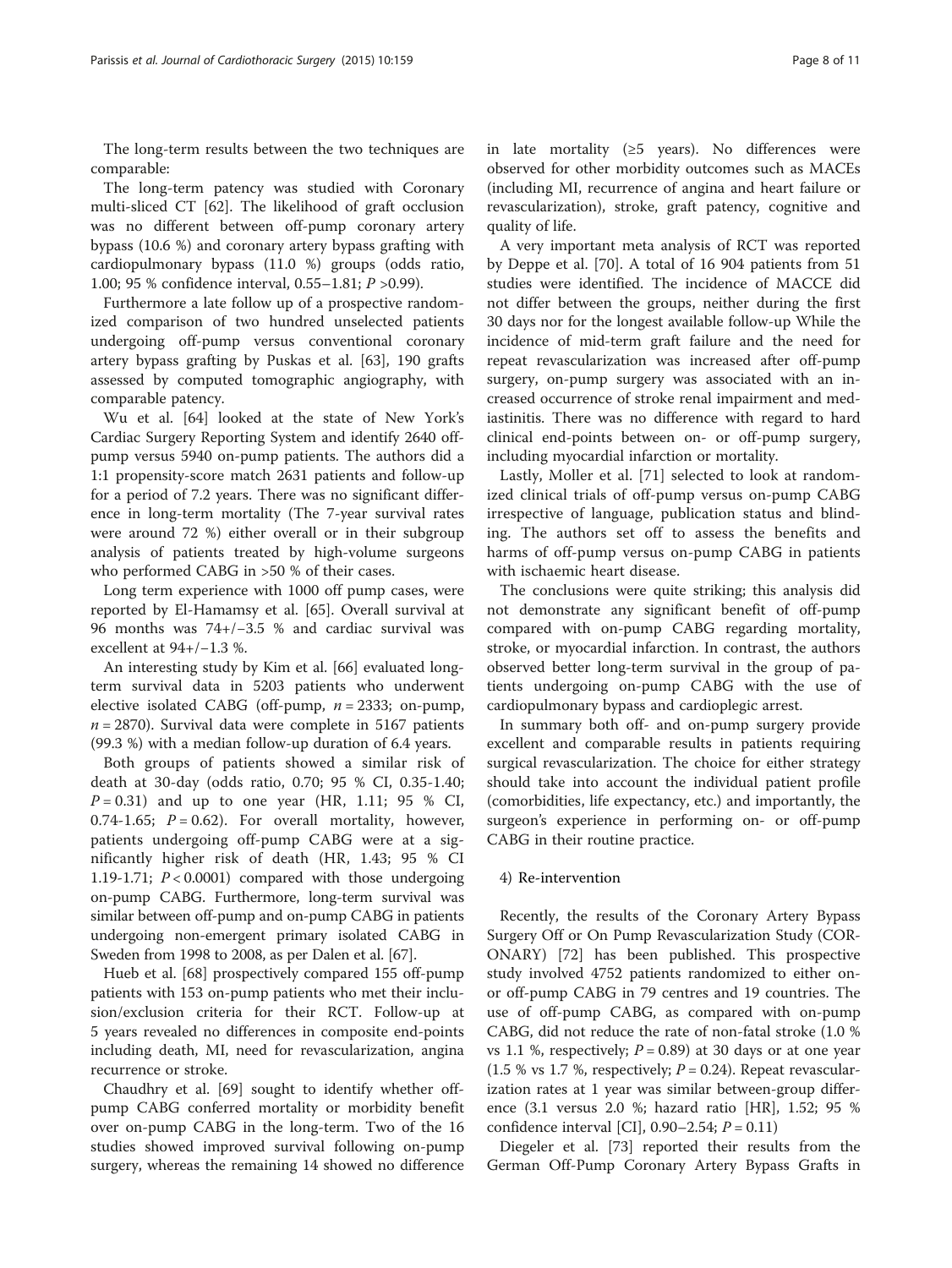<span id="page-8-0"></span>Elderly Patients (GOPCABE) trial. This trial attempts to define the potential benefits of OPCAB in an elderly group (aged more than 75 years) with multiple comorbidities. A trend towards more 1-year repeat revascularization rates was observed in the off-pump group (1.4 versus 0.8 %; HR, 1.66; 95 % CI, 0.95–2.89;  $P = 0.07$ ).

Furthermore, a meta analysis by Tagaki et al. [[74](#page-10-0)] suggest that off-pump CABG may increase repeat revascularization rates by 38 % over on-pump CABG

The Predicting Long-Term Outcomes After Isolated Coronary Artery Bypass Surgery (PRIORITY) project [[75\]](#page-10-0) was designed to evaluate the long-term outcomes of 2 large, prospective multicenter cohort studies on CABG. The study population consisted of 11,021 patients who underwent isolated CABG (27.2 % offpump CABG). Off-pump CABG thus carried a 42 % higher risk for subsequent percutaneous coronary intervention than on-pump CABG.

The current knowledge on the outcomes of "on versus off" pump surgery is summarized in a paper by Luo et al. [\[76](#page-10-0)]. In a meta analysis of RCTs there were no significant difference in all the short-term outcomes (mortality, myocardial infarction, stroke, renal failure, revascularization) and some long-term outcomes (mortality, myocardial infarction; stroke) between off-pump and on-pump CABG. However, off-pump CABG had a significantly higher revascularization rate than on-pump CABG in long-term follow-up.

#### Conclusions

Extensive literature had been published on the subject of off pump coronary artery bypass surgery.

In terms of specific organ injury, there seems to be less neurocognitive deterioration/stroke, especially in high-risk patients, when anaortic techniques are used. There may be a small difference in favor of off pump technique in terms of renal and pulmonary injury. This again may be more significant in higher risk patients. No significant difference between the two techniques has been reported, in terms of gut protection.

Intuitively, avoiding the use of artificial circulation has reduced the inflammatory response invoked on the patients and in turn the transfusion requirement. However, for this technique to be further popularized, a translational benefit from the biochemical to the clinical level needs to be elucidated. Therefore, with the lack of robustness in the current evidence, more questions had been raised and there is currently still a controversy in its effectiveness and indications. Finally at present the argument of on pump versus off pump coronary surgery maybe shifted to [\[77](#page-10-0)] techniques that minimize surgical risk and maximize late survival after coronary artery bypass grafting.

#### Competing interests

All the authors have declared no competing interest.

#### Authors' contributions

HP conceive the idea of the paper, and wrote the manuscript. SM, BCR, MP, SL and PM: all authors help with the extensive literature review and collection of data and finally BA supervise the overall formation on the various stages of the paper. All authors read and approved the final manuscript.

#### Author details

<sup>1</sup>Cardiothoracic Department, Royal Victoria Hospital, Grosvenor Road, Belfast BT12 6BA, Northern Ireland. <sup>2</sup>Cardiopulmonary Transplantation Department, Freeman Hospital, Newcastle Upon Tyne NE7 7DN, UK. <sup>3</sup>Thoracic Department, Mayo Clinic, 200 First Street SW, Rochester, MN 55905, USA.

#### Received: 5 May 2015 Accepted: 28 October 2015 Published online: 10 November 2015

#### References

- 1. Brewer R, Theurer PF, Cogan CM, Bell GF, Prager RL, Paone G. Membership of the Michigan Society of Thoracic and Cardiovascular Surgeons. Morbidity but not mortality is decreased after off-pump coronary artery bypass surgery. Ann Thorac Surg. 2014;97(3):831–6.
- 2. Mutlak H, Reyher C, Meybohm P, Papadopoulos N, Hanke AA, Zacharowski K, et al. Multiple electrode aggregometry for the assessment of acquired platelet dysfunctions during extracorporeal circulation. Thorac Cardiovasc Surg. 2015;63(1):21–7.
- 3. Unal EU, Ozen A, Kocabeyoglu S, Durukan AB, Tak S, Songur M, et al. Mean platelet volume may predict early clinical outcome after coronary artery bypass grafting. Journal of Cardiothoracic Surgery. 2013;16(8):91.
- Bicer M, Senturk T, Yanar M, Tutuncu A, Oral AY, Ulukaya E, et al. Effects of off-pump versus on-pump coronary artery bypass grafting: apoptosis, inflammation, and oxidative stress. Heart Surg Forum. 2014;17(5):E271–6. doi[:10.1532/HSF98.2014326.](http://dx.doi.org/10.1532/HSF98.2014326)
- 5. Bakaeen FG, Shroyer AL, Gammie JS, Sabik JF, Cornwell LD, Coselli JS, et al. Trends in use of off-pump coronary artery bypass grafting: Results from the Society of Thoracic Surgeons Adult Cardiac Surgery Database. Thorac Cardiovasc Surg. 2014;148(3):856–3. doi:[10.1016/j.jtcvs.2013.12.047](http://dx.doi.org/10.1016/j.jtcvs.2013.12.047). discussion 863–4. Epub 2014 Jan 15.
- 6. Domanski MJ, Mahaffey K, Hasselblad V, Brener SJ, Smith PK, Hillis G, et al. Association of myocardial enzyme elevation and survival following coronary artery bypass graft surgery. JAMA. 2011;305:585–91.
- 7. Lurati Buse GA, Koller MT, Grapow M, Bolliger D, Seeberger M, Filipovic M. The prognostic value of troponin release after adult cardiac surgery - a meta-analysis. Eur J Cardiothorac Surg. 2010;37:399–406.
- 8. Karu I, Tähepõld P, Sulling TA, Alver M, Zilmer M, Starkopf J. Off-pump coronary surgery causes immediate release of myocardial damage markers. Asian Cardiovasc Thorac Ann. 2009;17(5):494–9. doi[:10.1177/0218492309348637.](http://dx.doi.org/10.1177/0218492309348637)
- 9. Paparella D, Cappabianca G, Malvindi P, Paramythiotis A, Galeone A, Veneziani N, et al. Myocardial injury after off-pump coronary artery bypass grafting operation. Eur J Cardiothorac Surg. 2007;32(3):481–7. Epub 2007 Jul 23.
- 10. Rastan AJ, Bittner HB, Gummert JF, Walther T, Schewick CV, Girdauskas E, et al. On-pump beating heart versus off-pump coronary artery bypass surgery-evidence of pump-induced myocardial injury. Eur J Cardiothorac Surg. 2005;27(6):1057–64. Epub 2005 Apr 8.
- 11. Chowdhury UK, Malik V, Yadav R, Seth S, Ramakrishnan L, Kalaivani M, et al. Myocardial injury in coronary artery bypass grafting: on-pump versus offpump comparison by measuring high-sensitivity C-reactive protein, cardiac troponin I, heart-type fatty acid-binding protein, creatine kinase-MB, and myoglobin release. J Thorac Cardiovasc Surg. 2008;135:1110–9. 9 e1-10.
- 12. Hong DM, Jeon Y, Lee CS, Kim HJ, Lee JM, Bahk JH, et al. Effects of remote ischemic preconditioning with postconditioning in patients undergoing offpump coronary artery bypass surgery–randomized controlled. Circ J. 2012;76(4):884–90. Epub 2012 Feb 3. trial.
- 13. Wang Z, Liang D, Fu Q, Jia L, Men J, Wei M. Perioperative brain natriuretic peptide in off-pump coronary artery bypass. Acta Cardiol. 2010;65(3):297–301.
- 14. Ghorbel MT, Cherif M, Mokhtari A, Bruno VD, Caputo M, Angelini GD. Offpump coronary artery bypass surgery is associated with fewer gene expression changes in the human myocardium in comparison with on-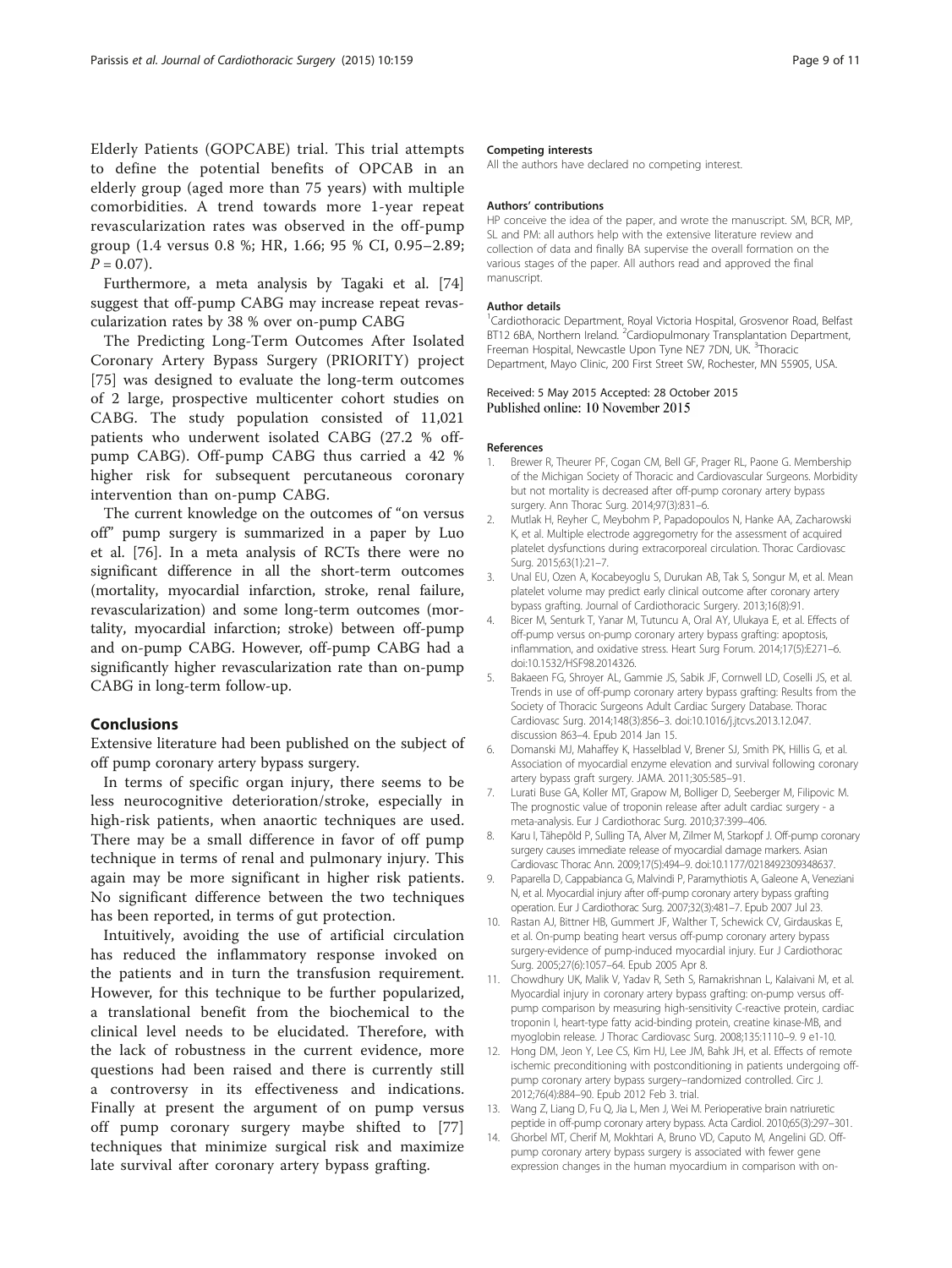<span id="page-9-0"></span>pump surgery. Physiol Genomics. 2010;42(1):67–75. 10.1152/ physiolgenomics.00174.2009. Epub 2010 Mar 23.

- 15. Serrano Jr CV, Souza JA, Lopes NH, Fernandes JL, Nicolau JC, Blotta MH, et al. Reduced expression of systemic proinflammatory and myocardial biomarkers after off-pump versus on-pump coronary artery bypass surgery: a prospective randomized study. J Crit Care. 2010;25(2):305–12. doi:[10.1016/](http://dx.doi.org/10.1016/j.jcrc.2009.06.009) [j.jcrc.2009.06.009](http://dx.doi.org/10.1016/j.jcrc.2009.06.009). Epub 2009 Sep 24.
- 16. Attaran S, Harling L, Ashrafian H, Moscarelli M, Casula R, Anderson J, et al. Off-pump versus on-pump revascularization in females: a meta-analysis of observational studies. Perfusion. 2014;29(5):385–96. doi:[10.1177/](http://dx.doi.org/10.1177/0267659114525985) [0267659114525985](http://dx.doi.org/10.1177/0267659114525985). Epub 2014 Mar 7.
- 17. Ng CS, Wan S, Yim AP, Arifi AA. Pulmonary dysfunction after cardiac surgery. Chest. 2002;121:1269–77.
- 18. Taggart DP. Respiratory dysfunction after cardiac surgery: effects of avoiding cardiopulmonary bypass and the use of bilateral internal mammary arteries. Eur J Cardiothorac Surg. 2000;18:31–7.
- 19. Reddy SL, Grayson AD, Griffiths EM, Pullan DM, Rashid A. Logistic risk model for prolonged ventilation after adult cardiac surgery. Ann Thorac Surg. 2007;84:528–36.
- 20. Heijmans JH, Liem KS, Damoiseaux GM, Maessen JG, Roekaerts PM. Pulmonary function and inflammatory markers in patients undergoing coronary revascularisation with or without cardiopulmonary bypass. Anaesthesia. 2007;62:1233–40.
- 21. Staton GW, Williams WH, Mahoney EM, Hu J, Chu H, Duke PG, et al. Pulmonary outcomes of off-pump vs on-pump coronary artery bypass surgery in a randomized trial. Chest. 2005;127:892–901.
- 22. Engels GE, Gu YJ, van Oeveren W, Rakhorst G, Mariani MA, Erasmus ME. The utility of lung epithelium specific biomarkers in cardiac surgery: a comparison of biomarker profiles in on- and off-pump coronary bypass surgery. J Cardiothorac Surg. 2013;8:4. doi:[10.1186/1749-8090-8-4](http://dx.doi.org/10.1186/1749-8090-8-4).
- 23. Syed A, Fawzy H, Farag A, Nemlander A. Comparison of pulmonary gas exchange in OPCAB versus conventional CABG. Heart Lung Circ. 2004;13(2):168–72.
- 24. Kerendi F, Halkos ME, Puskas JD, Lattouf OM, Kilgo P, Guyton RA, et al. Impact of off-pump coronary artery bypass graft surgery on postoperative pulmonary complications in patients with chronic lung disease. Ann Thorac Surg. 2011;91:8–15.
- 25. e Silva AM, Saad R, Stirbulov R, Rivetti LA. Off-pump versus on-pump coronary artery revascularization: effects on pulmonary function. Interactive cardiovascular and thoracic surgery. 2010;11:42–5.
- 26. Boulton BJ, Kilgo P, Guyton RA, Puskas JD, Lattouf OM, Chen EP, et al. Impact of preoperative renal dysfunction in patients undergoing off-pump versus on-pump coronary artery bypass. Ann Thorac Surg. 2011;92:595–601. discussion 2.
- 27. Nigwekar SU, Kandula P, Hix JK, Thakar CV. Off-pump coronary artery bypass surgery and acute kidney injury: a meta-analysis of randomized and observational studies. American journal of kidney diseases. 2009;54:413–23.
- 28. Seabra VF, Alobaidi S, Balk EM, Poon AH, Jaber BL. Off-pump coronary artery bypass surgery and acute kidney injury: a meta-analysis of randomized controlled trials. Clin J Am Soc Nephrol. 2010;5:1734–44.
- 29. Ooi JS, Abdul Rahman MR, Shah SA, Dimon MZ. Renal outcome following on- and off-pump coronary artery bypass graft surgery. Asian cardiovascular & thoracic annals. 2008;16:468–72.
- 30. Abu-Omar Y, Taghavi FJ, Navaratnarajah M, Ali A, Shahir A, Yu LM, et al. The impact of off-pump coronary artery bypass surgery on postoperative renal function. Perfusion. 2012;27:127–31.
- 31. Nigwekar SU, Kandula P, Hix JK, Thakar CV. Off-pump coronary artery bypass surgery and acute kidney injury: a meta-analysis of randomized and observational studies. Am J Kidney Dis. 2009;54(3):413–23. doi[:10.1053/](http://dx.doi.org/10.1053/j.ajkd.2009.01.267) [j.ajkd.2009.01.267](http://dx.doi.org/10.1053/j.ajkd.2009.01.267). Epub 2009 May 5.
- 32. Cheungpasitporn W, Thongprayoon C, Kittanamongkolchai W, Srivali N, Corragain OA O, Edmonds PJ, et al. Comparison of Renal Outcomes in Off-Pump Versus On-Pump Coronary Artery Bypass Grafting: A Systematic Review and Meta-analysis of Randomized Controlled Trials. Nephrology (Carlton). 2015. doi[:10.1111/nep.12506.](http://dx.doi.org/10.1111/nep.12506) Epub ahead of print.
- 33. Croome KP, Kiaii B, Fox S, Quantz M, McKenzie N, Novick RJ. Comparison of gastrointestinal complications in on-pump versus off-pump coronary artery bypass grafting. Canadian journal of surgery Journal canadien de chirurgie. 2009;52:125–8.
- 34. Musleh GS, Patel NC, Grayson AD, Pullan DM, Keenan DJ, Fabri BM, et al. Off-pump coronary artery bypass surgery does not reduce gastrointestinal complications. Eur J Cardiothorac Surg. 2003;23:170–4.
- 35. Velissaris T, Tang A, Murray M, El-Minshawy A, Hett D, Ohri S. A prospective randomized study to evaluate splanchnic hypoxia during beating-heart and conventional coronary revascularization. Eur J Cardiothorac Surg. 2003;23:917–24. discussion 24.
- 36. Marasco SF, Sharwood LN, Abramson MJ. No improvement in neurocognitive outcomes after off-pump versus on-pump coronary revascularisation: a meta-analysis. Eur J Cardiothorac Surg. 2008;33:961–70.
- 37. Kozora E, Kongs S, Collins JF, Hattler B, Baltz J, Hampton M, et al. Cognitive outcomes after on- versus off-pump coronary artery bypass surgery. Ann Thorac Surg. 2010;90:1134–41.
- 38. Van Dijk D, Jansen EW, Hijman R, Nierich AP, Diephuis JC, Moons KG, et al. Cognitive outcome after off-pump and on-pump coronary artery bypass graft surgery: a randomized trial. JAMA. 2002;287:1405–12.
- 39. van Dijk D, Spoor M, Hijman R, Nathoe HM, Borst C, Jansen EW, et al. Cognitive and cardiac outcomes 5 years after off-pump vs on-pump coronary artery bypass graft surgery. JAMA. 2007;297:701–8.
- 40. Motallebzadeh R, Bland JM, Markus HS, Kaski JC, Jahangiri M. Neurocognitive function and cerebral emboli: randomized study of on-pump versus off-pump coronary artery bypass surgery. Ann Thorac Surg. 2007;83:475–82.
- 41. Puskas JD, Stringer A, Hwang SN, Hatfield B, Smith AS, Kilgo PD, et al. Neurocognitive and neuroanatomic changes after off-pump versus on-pump coronary artery bypass grafting: long-term follow-up of a randomized trial. J Thorac Cardiovasc Surg. 2011;141:1116–27.
- 42. Altarabsheh SE, Deo SV, Rababa'h AM, Lim JY, Cho YH, Sharma V, et al. Off-pump coronary artery bypass reduces early stroke in octogenarians: a meta-analysis of 18,000 patients. Ann Thorac Surg. 2015;99(5):1568–75. doi[:10.1016/j.athoracsur.2014.12.057.](http://dx.doi.org/10.1016/j.athoracsur.2014.12.057) Epub 2015 Mar 17.
- 43. Misfeld M, Brereton RJ, Sweetman EA, Doig GS. Neurologic complications after off-pump coronary artery bypass grafting with and without aortic manipulation: meta-analysis of 11,398 cases from 8 studies. J Thorac Cardiovasc Surg. 2011;142(2):e11–7. doi:[10.1016/](http://dx.doi.org/10.1016/j.jtcvs.2010.11.034) [j.jtcvs.2010.11.034.](http://dx.doi.org/10.1016/j.jtcvs.2010.11.034) Epub 2011 Feb 1.
- 44. Formica F, Broccolo F, Martino A, Sciucchetti J, Giordano V, Avalli L, et al. Myocardial revascularization with miniaturized extracorporeal circulation versus off pump: Evaluation of systemic and myocardial inflammatory response in a prospective randomized study. J Thorac Cardiovasc Surg. 2009;137:1206–12.
- 45. Hoel TN, Videm V, Mollnes TE, Saatvedt K, Brosstad F, Fiane AE, et al. Off-pump cardiac surgery abolishes complement activation. Perfusion. 2007;22:251–6.
- 46. Franke A, Lante W, Fackeldey V, Becker HP, Kurig E, Zoller LG, et al. Proinflammatory cytokines after different kinds of cardio-thoracic surgical procedures: is what we see what we know? Eur J Cardiothorac Surg. 2005;28:569–75.
- 47. Vallely MP, Bannon PG, Bayfield MS, Hughes CF, Kritharides L. Endothelial activation after coronary artery bypass surgery: comparison between on-pump and off-pump techniques. Heart, lung & circulation. 2010;19:445–52.
- 48. Lapar DJ, Mery CM, Kozower BD, Kern JA, Kron IL, Stukenborg GJ, et al. The effect of surgeon volume on mortality for off-pump coronary artery bypass grafting. J Thorac Cardiovasc Surg. 2012;143:854–63.
- 49. Khan NE, De Souza A, Mister R, Flather M, Clague J, Davies S, et al. A randomized comparison of off-pump and on-pump multivessel coronaryartery bypass surgery. N Engl J Med. 2004;350:21–8.
- 50. Al-Ruzzeh S, George S, Bustami M, Wray J, Ilsley C, Athanasiou T, et al. Effect of off-pump coronary artery bypass surgery on clinical, angiographic, neurocognitive, and quality of life outcomes: randomised controlled trial. BMJ. 2006;332:1365.
- 51. Puskas JD. OPCAB: Is It a Better Strategy? STS/AATS Tech-Con 2009 and STS 45th Annual Meeting. San Francisco, California, USA: Moscone West Convention Center; 2009.
- 52. Robertson MW, Buth KJ, Stewart KM, Wood JR, Sullivan JA, Hirsch GM, et al. Complete revascularization is compromised in off-pump coronary artery bypass grafting. J Thorac Cardiovasc Surg. 2013;145(4):992–8.
- 53. Moller CH, Penninga L, Wetterslev J, Steinbruchel DA, Gluud C. Clinical outcomes in randomized trials of off- vs. on-pump coronary artery bypass surgery: systematic review with meta-analyses and trial sequential analyses. European heart journal. 2008;29:2601–16.
- 54. Puskas JD, Williams WH, Duke PG, Staples JR, Glas KE, Marshall JJ, et al. Off-pump coronary artery bypass grafting provides complete revascularization with reduced myocardial injury, transfusion